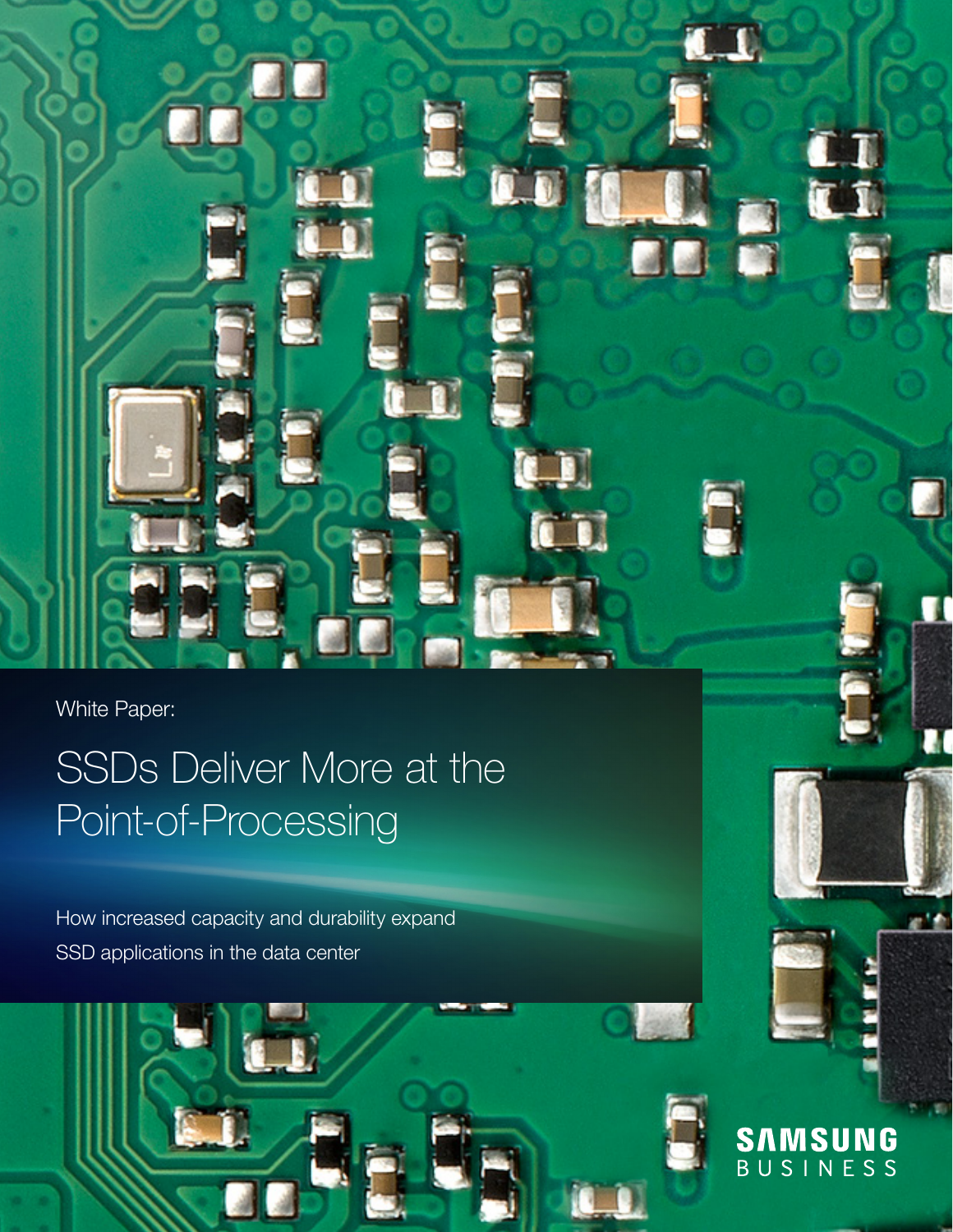### SSDs Deliver More at the Point-of-Processing

Historically, the tradeoff of hard disk drives (HDDs) versus solidstate drives (SSDs) in enterprises has revolved around three variables: capacity, endurance, and price. Improved flash memory fabrication processes and capital expenditures on fab facilities have produced denser chips with more flash less expensively. This has raised SSD capacities and lowered costs substantially, and the latest V-NAND flash technology promises even more flash at lower costs. More durable flash and improved write-management tactics have vastly improved

endurance, and in most cases, enterprise SSDs meet or exceed user requirements.

Higher capacity, longer lasting SSDs have shifted the tradeoff from simply exchanging an HDD for an SSD to rethinking how enterprises deploy and use storage. Faster flash memory, better flash controllers, new form factors, enhanced high-speed interfaces, and advanced multithreading drivers have tipped the scales of performance and flexibility in favor of SSDs for many applications.

Cutting-edge SSD technology now offers opportunities for enterprises to reduce data center footprints, or increase capability in a similar footprint. Exploring three use cases – scale-out architecture with converged modular servers, tiers servicing high-value data, and moving toward all-flash data centers – illustrates how IT architects can put the right SSD technology to work at the point-of-processing.

## Scaling-Out with Converged Modular Servers

One strategy for servers is a scale-up approach, consolidating workloads on a single big CPU or a tight cluster of several CPUs, perhaps with multiple large cores in each. For example, the 2Q2015 variants of the Intel Xeon processor E7 v3 range from 115-165 W TDP, with 4 to 18 cores running at 1.9 to 3.2 GHz. Power and cooling permitting, a 1U rackmount package with these processors can carry quite a processing punch. Several 2.5" drives can be integrated in a 1U rackmount for direct-attached storage, and Ethernet allows networkattached storage configurations. Larger packages up to 4U height allow several processors and more drives in a single rackmount unit.

Many applications are now moving to scale-out architecture, where workloads are dispersed as threads to a group of many smaller cores. Increasing the speed of a scale-out server complex means adding more cores, each less expensive and power hungry, all interconnected with a high-speed fabric such as 10GigE. These lower TDP cores, often variants of Intel Atom processors or ARMv8-based processors, can be packaged on a module or blade, which is then hot-plugged into a converged modular server.

Density increases also come through new storage form factors. New M.2 SSD technology can cut the footprint for processor modules in converged modular servers. Instead of designing to the physical size of the much larger 2.5" drive and associated cabling, modules can now use

the smaller M.2 footprint. Free of SATA limitations, M.2 SSDs with PCIe x2 or x4 interfacing maintain a low profile installed flush to a processor board, while delivering performance similar to 2.5" SSDs with PCIe.

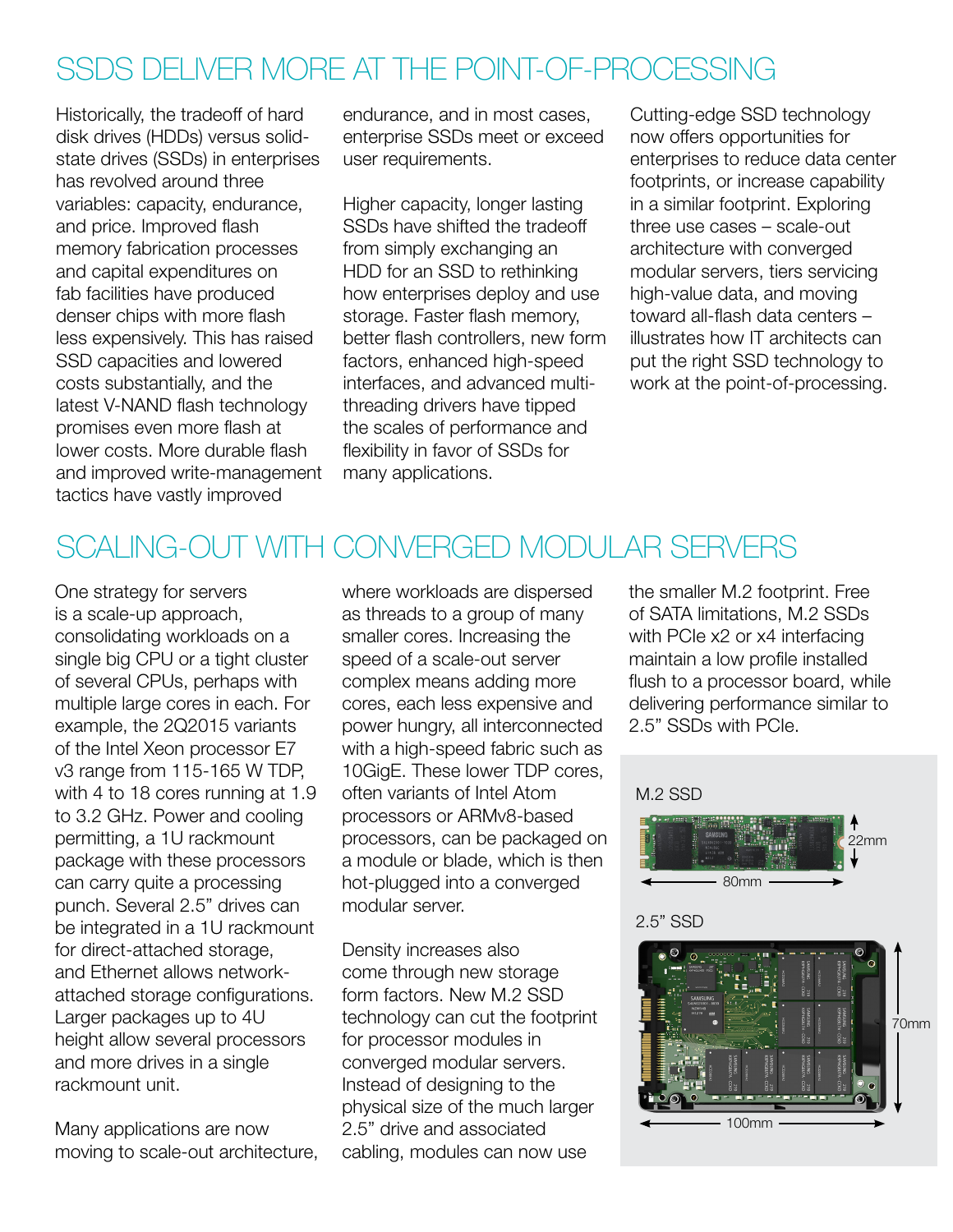### Rethinking Tiers for Servicing High-Value Data

Pairing storage directly with processor cores becomes even more important in the case of high-value data and tiered architecture. In a traditional IT scale-up scheme, Tier 1 is presentation and aggregation, Tier 2 is application, and Tier 3 is storage. The architecture evolved around cost-effective archival of volumes of data, infrequently accessed somewhere in a "data lake".

In newer schemes designed for the Internet of Things and rapid response for mobile and social applications, a stream of data is processed closer to its source using real-time analytics. These heavy transactional workloads move data out of the quiescent HDD lake in Tier 3 into SSDs paired with processors in Tier 1 and 2. Data center SSDs with excellent quality of service (QoS) figures offer low latency and high I/O operations per second (IOPS) under mixed read/write workloads.

These changes are leading some to the conclusion that the traditional tiering approach is outdated, especially for mobileenabled applications. Analysts at Forrester have suggested a four-tier "engagement" platform – clients (what others call the "edge"), delivery, aggregation, and services. Their observation is important: data is no longer a commodity stored postprocessing, it is a dynamic component woven throughout an architecture, and undergoes transformation at different points in the scheme.<sup>1</sup>



Further enhancement of highvalue data architectures comes through adoption of the NVMe logical interface. Under NVMe, a multi-threading operating system can manage storage more effectively, leveraging more requests with 64K queues each carrying up to 64K commands. From a system performance perspective, the latest SSDs supporting NVMe block far less often waiting for requests to complete compared to previous versions of SSDs with only AHCI. The sum of these effects implies that fewer processor/SSD pairs located close to points of high-value data interaction can service a greater number of transactions. Infrastructure costs are rightsized accordingly. The most important aspect may be transformative – high-value data, analyzed and actioned quickly, can lead to improved decision making in the enterprise, and enhanced satisfaction and loyalty among consumers choosing to use services.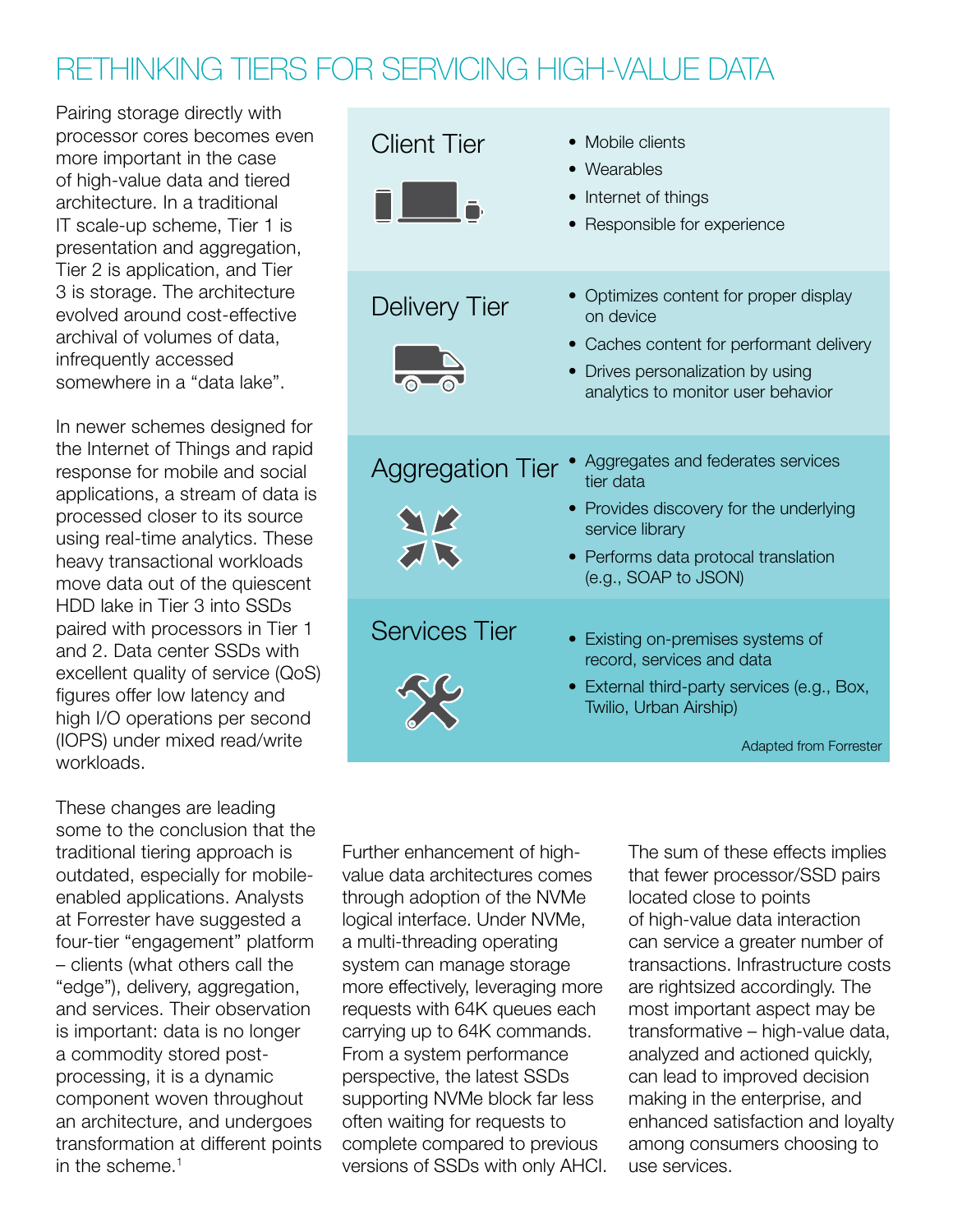### Moving Toward All-Flash Data Centers

Enterprise teams are also thinking about the all-flash data center. Where large amounts of infrequently accessed data exist, HDDs are still a lower-cost option, but the gap is closing. Where high-value data requires greater responsiveness, SSDs are clearly better. In between lies the discussion of hybrid or all-flash architectures. As with any newer technology, there are lingering myths from early SSD issues now solved, and there are new ideas from innovative applications in early stages of adoption.

Increases in total byte writes (TBW) and device writes per day (DWPD) driven by V-NAND flash technology have removed most concerns over SSD endurance. Some objections have surfaced over data retention in poweroff situations. The JC-64.8 subcommittee of JEDEC has defined a data retention target for enterprise SSDs specified at the end of the TBW limit of three months in power down.

#### Data Retention Target for Enterprise SSDs

| Application<br>Class                | Client                             | Enterprise                          |
|-------------------------------------|------------------------------------|-------------------------------------|
| <b>Active Use</b><br>(power on)     | $40^{\circ}$ C<br>8 hours a<br>day | $55^{\circ}$ C<br>24 hours a<br>day |
| Retention<br>Use (power<br>off)     | $30^{\circ}$ C<br>1 year           | $40^{\circ}$ C<br>3 months          |
| Functional<br>Failure<br>Ramt (FFR) | $<$ 3%                             | <3%                                 |
| <b>UBER</b>                         | $<$ 10- <sup>15</sup>              | $<$ 10- <sup>16</sup>               |



This removes any concern over abrupt data loss, providing plenty of time for maintenance measures. With data deduplication and compression techniques, SSD efficiency and lifetime can be increased.<sup>2</sup>

The IOPS advantage of SSDs applies to more than user-facing applications. An emerging approach to managing storage more effectively is logical snapshots, which can be used in several ways. Snapshots can serve as an incremental backup and rollback mechanism. Combined with enhanced metadata, they can create and manage copies of data used by different subsystems – for example, an IoT system that performs real-time analytics followed by updates to operational systems.

Big data applications also benefit. A typical Hadoop system not only distributes data storage, but also creates multiple copies of data based

on the HDFS replication factor – the default is 3, but some are setting the factor as high as 8 or 10 in larger clusters. Again, the objective is to reduce applications all hammering on a single database table location, and spread access requests across nodes. Data can also be partitioned into subsets for different uses. For example, a real-time analytics reporting subsystem may have its own copy of data. Live production data can be cloned into a development sandbox safely.<sup>3</sup>

By minimizing the number of applications pursing data in a given physical location, accessing copies made quickly in SSDs with little overhead instead, bottlenecks are reduced and performance increases. Rather than simply trading HDDs for SSDs, the performance benefits of SSDs can be leveraged to create gains difficult to achieve with HDDs and implement a more efficient system architecture.

Adapted from JEDEC